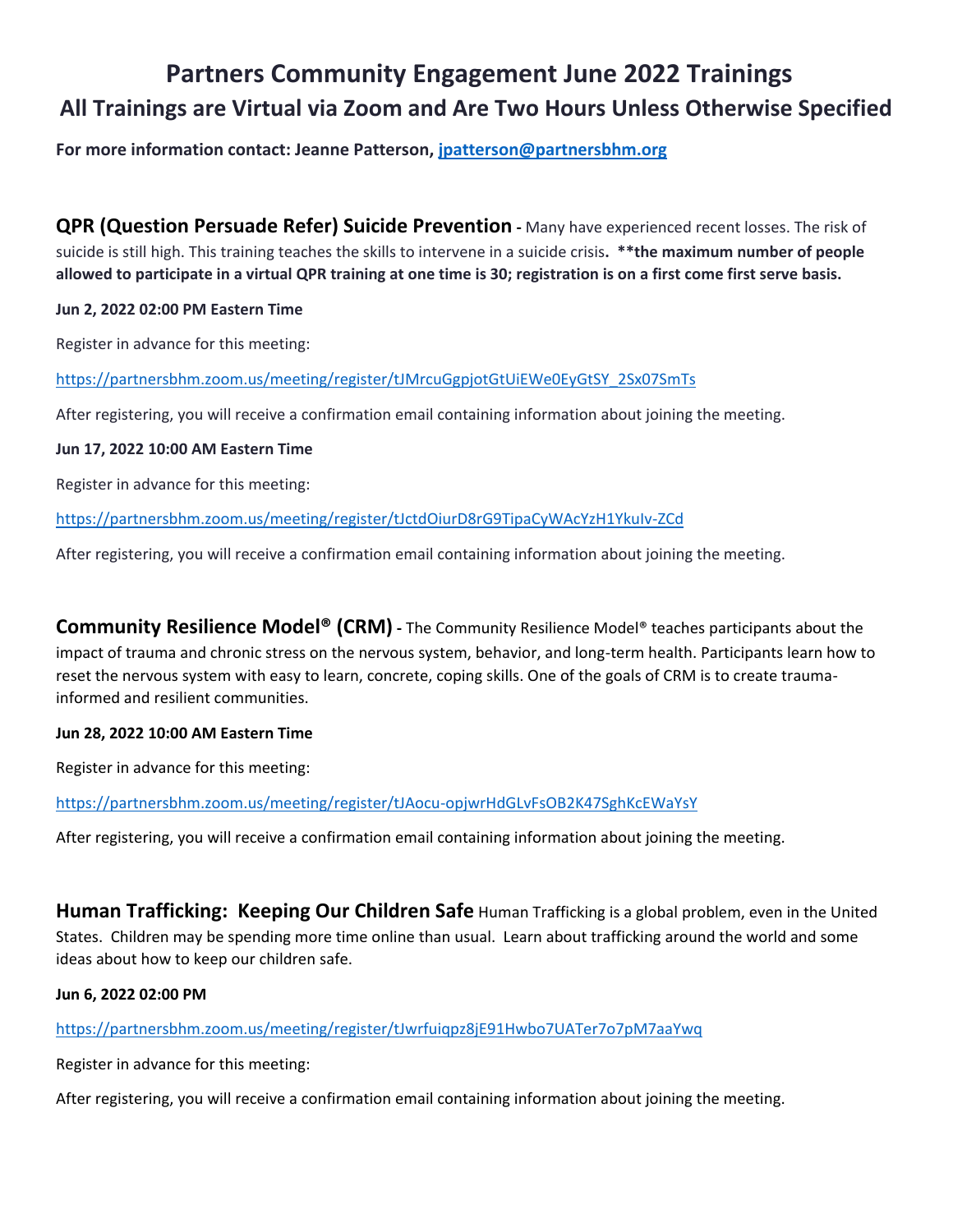**Domestic Violence: How to Help** Many of us are still home more than usual and the risk for domestic violence is high. Learn how to spot the signs of domestic violence and how to help.

#### **Jun 7, 2022 02:00 PM Eastern Time**

Register in advance for this meeting:

<https://partnersbhm.zoom.us/meeting/register/tJYvcOGpqzsqHdalvd79RYXpVUaaNR8N84Ug>

After registering, you will receive a confirmation email containing information about joining the meeting.

**Darkness to Light** -This training provides education about child sexual abuse and the steps you can take to prevent and report child sexual abuse. This training is offered two times in April. You may register for either one. **Seats are limited. Please register early.**

#### **Jun 16, 2022 10:00 AM Eastern Time**

Register in advance for this meeting:

<https://partnersbhm.zoom.us/meeting/register/tJwsfuyorjguE9fOLygYZWYmdQ5oquV8RKjE>

After registering, you will receive a confirmation email containing information about joining the meeting.

**Introduction to Trauma and Resilience** - Most of us have experienced trauma at some time. This can have a lasting effect on our learning, behavior, and health. Learn about trauma and how to address the effects as well as ow to develop resilience.

#### **Jun 1, 2022 10:00 AM Eastern Time**

Register in advance for this meeting:

<https://partnersbhm.zoom.us/meeting/register/tJMscO2oqj8vHNwhTawSnKa3PXW3lIuU-5Yp>

After registering, you will receive a confirmation email containing information about joining the meeting.

**Trauma Informed Care** Let's look at how our behavior affects others with trauma history. What are some simple changes we can make using what we know about trauma?

#### **Jun 30, 2022 10:00 AM Eastern Time**

Register in advance for this meeting:

<https://partnersbhm.zoom.us/meeting/register/tJUldemgqTwsGtG3NURcLtEhWQtUuA7Bf1Du>

After registering, you will receive a confirmation email containing information about joining the meeting.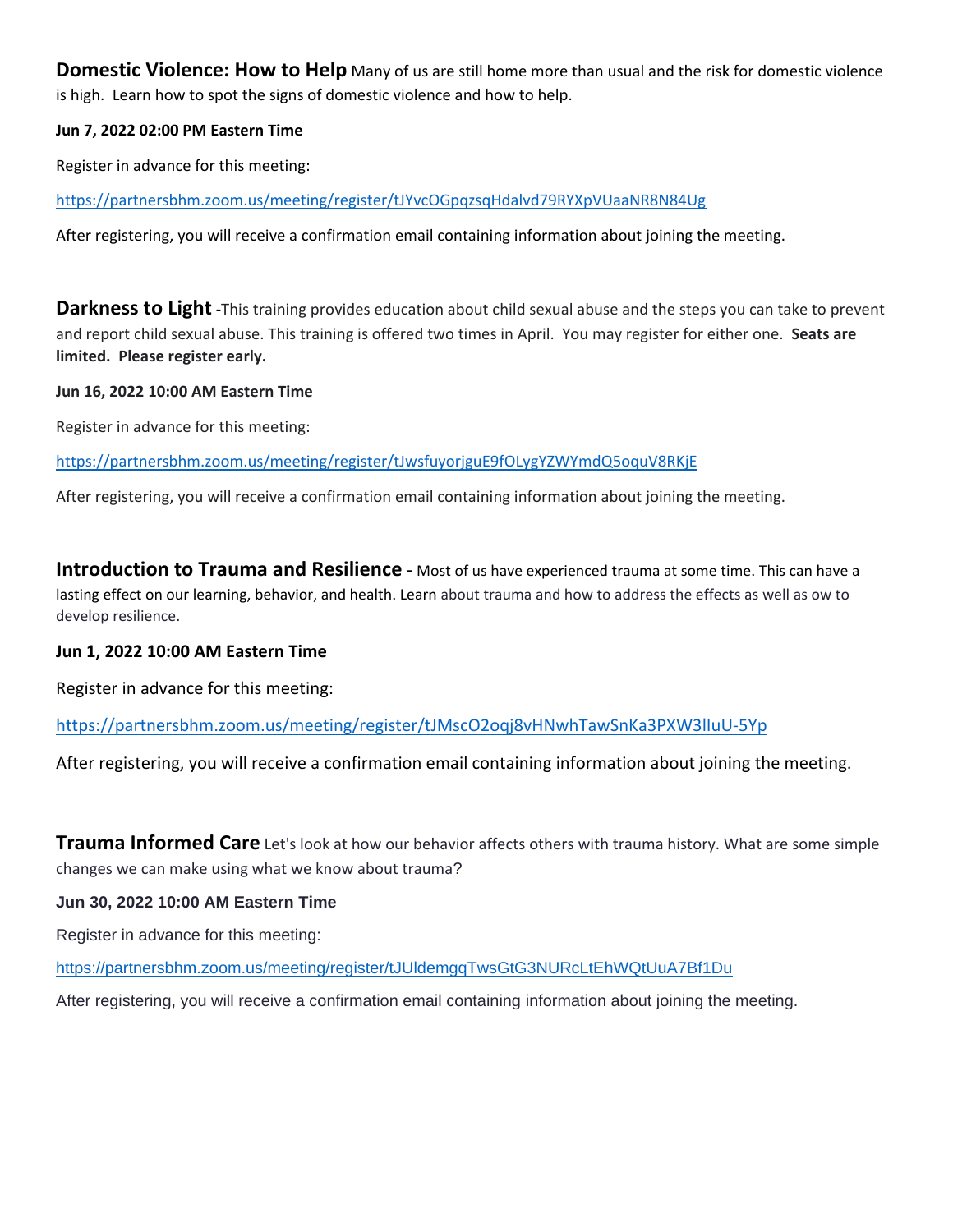**Risk & Resilience Buffering Toxic Stress Modules 1-3-** This training provides information about how early childhood stress and trauma can result in negative outcomes in areas of learning, behavior and health throughout the lifespan. The definition of early childhood mental health as promoting healthy social emotional development through nurturing young minds from birth throughout early childhood is the core principle of this training.

#### **un 8, 2022 10:00 AM Eastern Time**

Register in advance for this meeting:

<https://partnersbhm.zoom.us/meeting/register/tJIvfuqrrzIjGtc2uASy9MSTY-BDlBI276-n>

After registering, you will receive a confirmation email containing information about joining the meeting.

## **Risk & Resilience Buffering Toxic Stress Module 4 Limbic Calming and Module 5 Cortical**

**Coping This** is a follow-up to Modules 1-3. Module 4 teaches how to help very children calm their limbic systems. In Module 5 we will learn about healing the cortical brain to develop active coping skills such as impulse control and problem solving.

#### **Jun 9, 2022 10:00 AM Eastern Time**

Register in advance for this meeting:

<https://partnersbhm.zoom.us/meeting/register/tJIvcOCgrTkvGtZa2qQu8LP5uvXu4v95ncz2>

After registering, you will receive a confirmation email containing information about joining the meeting.

**Risk & Resilience Buffering Toxic Stress Module 6: Building Adult Resilience** We have focused on young children and how we can support their development. This final one hour module shifts to the importance of wellbeing in adults and how we can continue to build our resilience. Modules stand alone and there are no prerequisites to attend any of the modules.

#### **Jun 10, 2022 10:00 AM Eastern Time**

Register in advance for this meeting:

<https://partnersbhm.zoom.us/meeting/register/tJMtf-qvrD4oHdZQTqOhvSUpGufp75c2wqof>

After registering, you will receive a confirmation email containing information about joining the meeting.

**Mental Health 101** In this two-hour training, learn about some of the more common behavioral health disorders. The class includes treatment and what to do in a crisis.

#### **Jun 29, 2022 02:00 PM Eastern Time**

Register in advance for this meeting:

<https://partnersbhm.zoom.us/meeting/register/tJMqcOCqrDwqGdXFmI1wZCdwcY6NRX6tdJzB>

After registering, you will receive a confirmation email containing information about joining the meeting.